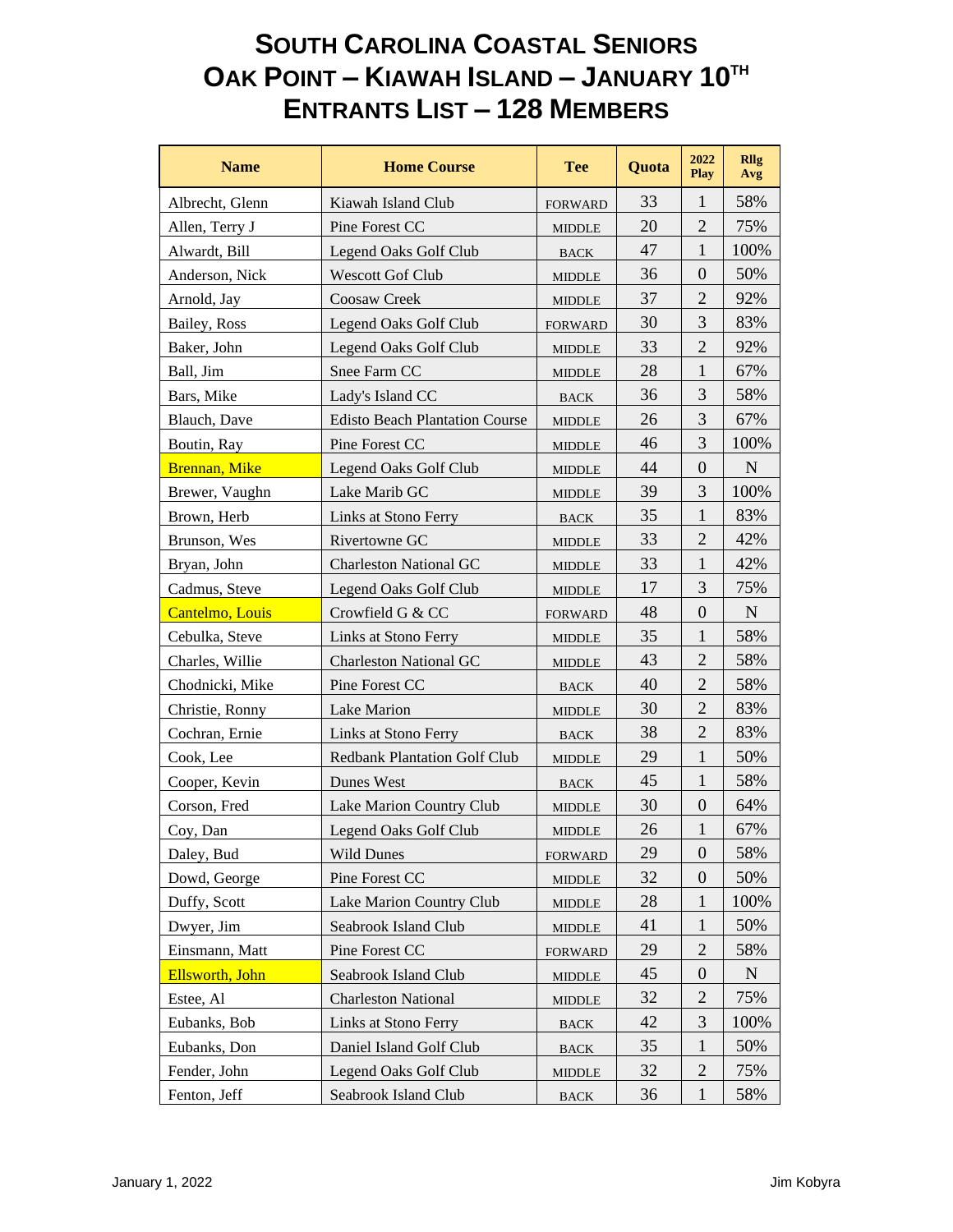| <b>Name</b>        | <b>Home Course</b>            | <b>Tee</b>                      | Quota | 2022<br>Play   | <b>Rllg</b><br>Avg |
|--------------------|-------------------------------|---------------------------------|-------|----------------|--------------------|
| Finger, Jon        | Snee Farm CC                  | <b>MIDDLE</b>                   | 36    | $\mathbf{1}$   | 75%                |
| Fink, Alan         | Links at Stono Ferry          | <b>MIDDLE</b>                   | 23    | 3              | 75%                |
| Fintak, Bob        | Rivertowne CC                 | <b>MIDDLE</b>                   | 44    | $\mathbf{1}$   | 50%                |
| Gallagher, Joe     | Dunes West Golf Club          | <b>MIDDLE</b>                   | 25    | $\overline{2}$ | 67%                |
| Garrison, Dan      | Legend Oaks Golf Club         | <b>MIDDLE</b>                   | 29    | $\mathbf{0}$   | $\mathbf N$        |
| Graham, Charles    | Snee Farm CC                  | <b>MIDDLE</b>                   | 36    | $\mathbf{1}$   | 42%                |
| Harvey, Randy      | Legend Oaks Golf Club         | <b>FORWARD</b>                  | 30    | 3              | 100%               |
| Hendricks, Tom     | Rivertowne CC                 | <b>BACK</b>                     | 35    | $\overline{2}$ | 67%                |
| Hendrix, Larry     | Links at Stono Ferry          | $_{\mbox{\footnotesize{BACK}}}$ | 39    | 3              | 100%               |
| Hill, Dan          | Links at Stono Ferry          | <b>BACK</b>                     | 29    | $\overline{2}$ | 42%                |
| Hirschmann, Harold | <b>Wild Dunes</b>             | <b>MIDDLE</b>                   | 28    | $\mathbf{1}$   | 83%                |
| Huff, Reid         | Links at Stono Ferry          | <b>MIDDLE</b>                   | 29    | $\overline{2}$ | 92%                |
| Hunt, Tom          | Legend Oaks Golf Club         | <b>MIDDLE</b>                   | 32    | $\overline{2}$ | 88%                |
| Hutto, Babe        | Links at Stono Ferry          | <b>FORWARD</b>                  | 21    | $\mathbf{2}$   | 75%                |
| Hutto, Jimmy       | <b>Charleston National</b>    | <b>MIDDLE</b>                   | 34    | $\overline{2}$ | 92%                |
| Hyde, Fred         | Dunes West Golf Club          | <b>BACK</b>                     | 38    | $\mathbf{1}$   | 67%                |
| Igras, Bill        | Dunes West Golf Club          | <b>MIDDLE</b>                   | 33    | $\mathbf{1}$   | 67%                |
| Jansson, Gunnar    | <b>Charleston National GC</b> | <b>BACK</b>                     | 38    | $\mathbf{1}$   | 58%                |
| Johnson, Jeff      | <b>Charleston National GC</b> | <b>MIDDLE</b>                   | 32    | $\overline{2}$ | 67%                |
| Jones, Steve       | Snee Farm CC                  | <b>MIDDLE</b>                   | 38    | $\mathbf{1}$   | 58%                |
| Kaiser, Ken        | Lake Marion                   | <b>FORWARD</b>                  | 21    | 3              | 100%               |
| Karlberg, Gregg    | Coosaw Creek CC               | <b>MIDDLE</b>                   | 45    | $\mathbf{0}$   | $\mathbf N$        |
| Keck, Mike         | Rivertowns CC                 | <b>BACK</b>                     | 38    | $\overline{2}$ | 73%                |
| Kerrigan, Chris    | Snee Farm CC                  | <b>MIDDLE</b>                   | 34    | $\overline{2}$ | 75%                |
| Kline, Red         | Sun City-Hidden Cyperss       | <b>BACK</b>                     | 44    | 3              | 67%                |
| Kobes, Pete        | Snee Farm CC                  | <b>MIDDLE</b>                   | 20    | $\mathbf{1}$   | 75%                |
| Kobyra, Jim        | Links at Stono Ferry          | <b>MIDDLE</b>                   | 32    | 3              | 100%               |
| Komurek, Chuck     | Berkeley CC                   | <b>MIDDLE</b>                   | 31    | $\,1$          | 50%                |
| Loadholt, Ernie    | Old Penny Branch CC           | <b>MIDDLE</b>                   | 21    | 3              | 100%               |
| Mattison, Mark     | Coosaw Creek                  | <b>MIDDLE</b>                   | 31    | $\mathbf{1}$   | 75%                |
| Maurer, Terry      | <b>Charleston National GC</b> | <b>MIDDLE</b>                   | 34    | 1              | 42%                |
| McCaskill, Travis  | Patriots Point Golf Club      | <b>MIDDLE</b>                   | 28    | $\mathbf{1}$   | 42%                |
| McGrain, Kevin     | Rivertowne CC                 | <b>BACK</b>                     | 50    | $\mathbf{1}$   | 100%               |
| McGurk, Brian      | Wrenwoods Golf Club           | <b>BACK</b>                     | 40    | 1              | 83%                |
| McKay, Sonny       | <b>Charleston National GC</b> | <b>BACK</b>                     | 49    | $\theta$       | N                  |
| McMahon, Jerry     | Seabrook Island Club          | <b>MIDDLE</b>                   | 29    | 2              | 42%                |
| McNamee, Tom       | Links at Stono Ferry          | <b>BACK</b>                     | 38    | $\mathbf{2}$   | 83%                |
| Melton, Kevin      | Links at Stono Ferry          | $_{\mbox{\footnotesize{BACK}}}$ | 41    | $\mathbf{1}$   | 83%                |
| Mills, Bill        | Snee Farm CC                  | <b>BACK</b>                     | 36    | 1              | 50%                |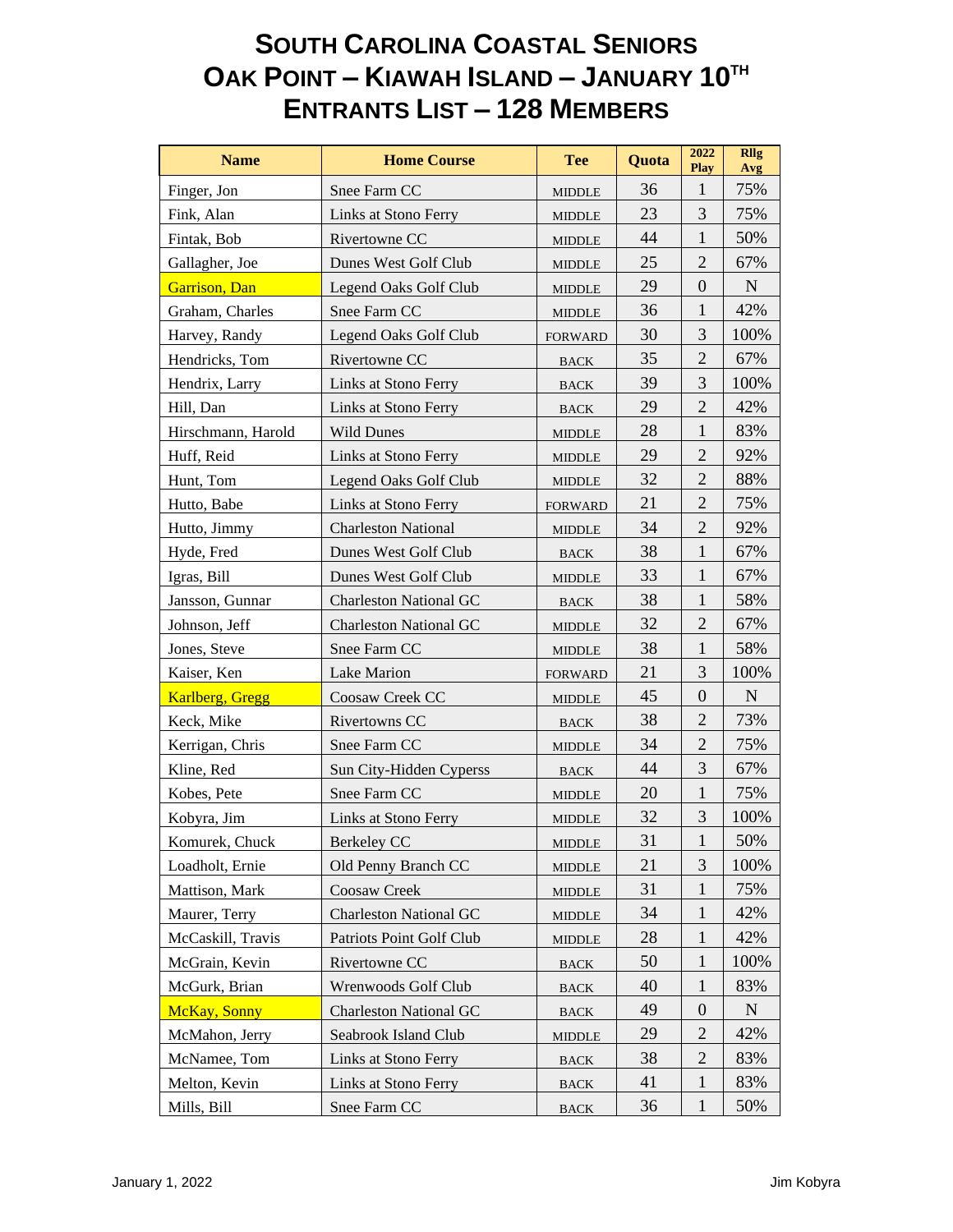| <b>Name</b>         | <b>Home Course</b>            | <b>Tee</b>                      | Quota | 2022<br>Play     | <b>Rllg</b><br>Avg |
|---------------------|-------------------------------|---------------------------------|-------|------------------|--------------------|
| Montesi, Tom        | Dunes West Golf Club          | <b>BACK</b>                     | 36    | $\mathbf{1}$     | 50%                |
| Mund, Al            | Links at Stono Ferry          | <b>FORWARD</b>                  | 38    | $\overline{2}$   | 100%               |
| Murphy, Mike        | Lady's Island CC              | <b>FORWARD</b>                  | 26    | 3                | 58%                |
| Murphy, Rich        | Rivertowne CC                 | <b>MIDDLE</b>                   | 30    | $\overline{2}$   | 67%                |
| Nelson, Randy       | Coosaw Creek CC               | <b>BACK</b>                     | 27    | $\overline{2}$   | 83%                |
| Nichols, Bill       | Legend Oaks Golf Club         | <b>BACK</b>                     | 44    | $\overline{2}$   | 83%                |
| Nichols, PJ         | Seabrook Island Club          | <b>MIDDLE</b>                   | 33    | $\mathbf{2}$     | 67%                |
| Oster, Ken          | Seabrook Island Club          | <b>MIDDLE</b>                   | 37    | $\mathbf{1}$     | 75%                |
| Parades, Mike       | Links at Stono Ferry          | <b>MIDDLE</b>                   | 32    | 3                | 100%               |
| Peterson, Duane     | Legend Oaks Golf Club         | <b>MIDDLE</b>                   | 33    | 3                | 70%                |
| Peterson, John      | Shadowmoss G & CC             | <b>MIDDLE</b>                   | 23    | $\overline{2}$   | 83%                |
| Petros, Jim         | Coosaw Creek CC               | <b>BACK</b>                     | 28    | $\mathbf{1}$     | 42%                |
| Powell, Glenn       | Legend Oaks Golf Club         | <b>BACK</b>                     | 50    | $\mathbf{0}$     | $\mathbf N$        |
| Ramsdell, Dick      | Legend Oaks Golf Club         | <b>FORWARD</b>                  | 34    | 3                | 92%                |
| Rhea, Donald        | Links at Stono Ferry          | <b>BACK</b>                     | 38    | 3                | 100%               |
| Rooney, Ed          | Links at Stono Ferry          | <b>BACK</b>                     | 36    | $\overline{2}$   | 42%                |
| Rupinskas, Vytas    | Links at Stono Ferry          | <b>BACK</b>                     | 36    | $\overline{2}$   | 67%                |
| Schneider, Bill     | Dunes West Golf Club          | <b>MIDDLE</b>                   | 35    | $\overline{2}$   | 83%                |
| Schneidmuller, John | Legend Oaks Golf Club         | <b>BACK</b>                     | 40    | $\mathbf{1}$     | 67%                |
| Silveri, Dave       | Shadowmoss G & CC             | <b>MIDDLE</b>                   | 41    | $\mathbf{1}$     | 50%                |
| Simpson, Jack       | Sun City-Okatie Creek         | <b>MIDDLE</b>                   | 39    | $\overline{2}$   | 58%                |
| Sinisko, Mike       | Legends of Parris Island      | <b>MIDDLE</b>                   | 37    | $\overline{2}$   | 58%                |
| Slezak, Dennis      | Rivertowne GC                 | <b>MIDDLE</b>                   | 46    | $\mathbf{1}$     | 42%                |
| Sprayberry, Sam     | <b>Charleston National GC</b> | <b>MIDDLE</b>                   | 29    | $\mathbf{1}$     | 42%                |
| Staines, Alex       | Legend Oaks Golf Club         | <b>MIDDLE</b>                   | 28    | $\overline{2}$   | 88%                |
| Stephan, Don        | Legend Oaks Golf Club         | <b>MIDDLE</b>                   | 31    | $\mathbf{2}$     | 91%                |
| Strickler, Paul     | Snee Farm CC                  | <b>BACK</b>                     | 32    | $\mathbf{1}$     | 58%                |
| Summerford, Ted     | Snee Farm CC                  | <b>MIDDLE</b>                   | 36    | $\overline{c}$   | 83%                |
| Taylor, Larry       | Shadowmoss G & CC             | <b>MIDDLE</b>                   | 36    | $\theta$         | 58%                |
| Thompson, Pete      | Coosaw Creek                  | $_{\mbox{\footnotesize{BACK}}}$ | 37    | 3                | 100%               |
| Travis, Bill        | Rivertowne CC                 | <b>MIDDLE</b>                   | 43    | 3                | 100%               |
| Trimarco, Rich      | Rivertowne CC                 | <b>BACK</b>                     | 42    | $\overline{0}$   | $\mathbf N$        |
| <b>Tripp, Lewis</b> | <b>Charleston National GC</b> | <b>MIDDLE</b>                   | 44    | $\boldsymbol{0}$ | $\mathbf N$        |
| Tsukalas, Denis     | Pine Forest CC                | <b>FORWARD</b>                  | 17    | $\overline{2}$   | 75%                |
| Turner, Greg        | Rivertowne                    | <b>FORWARD</b>                  | 32    | $\mathbf{2}$     | 91%                |
| Updike, Ron         | Links at Stono Ferry          | $\ensuremath{\mathsf{MIDDLE}}$  | 37    | $\mathbf{2}$     | 75%                |
| Vaccaro, Tony       | Legend Oaks Golf Club         | <b>MIDDLE</b>                   | 30    | $\overline{2}$   | 92%                |
| Vadala, Joe         | Legend Oaks Golf Club         | <b>FORWARD</b>                  | 39    | $\mathbf{1}$     | 58%                |
| Vaughn, George      | Legend Oaks Golf Club         | <b>MIDDLE</b>                   | 29    | $\overline{2}$   | 92%                |